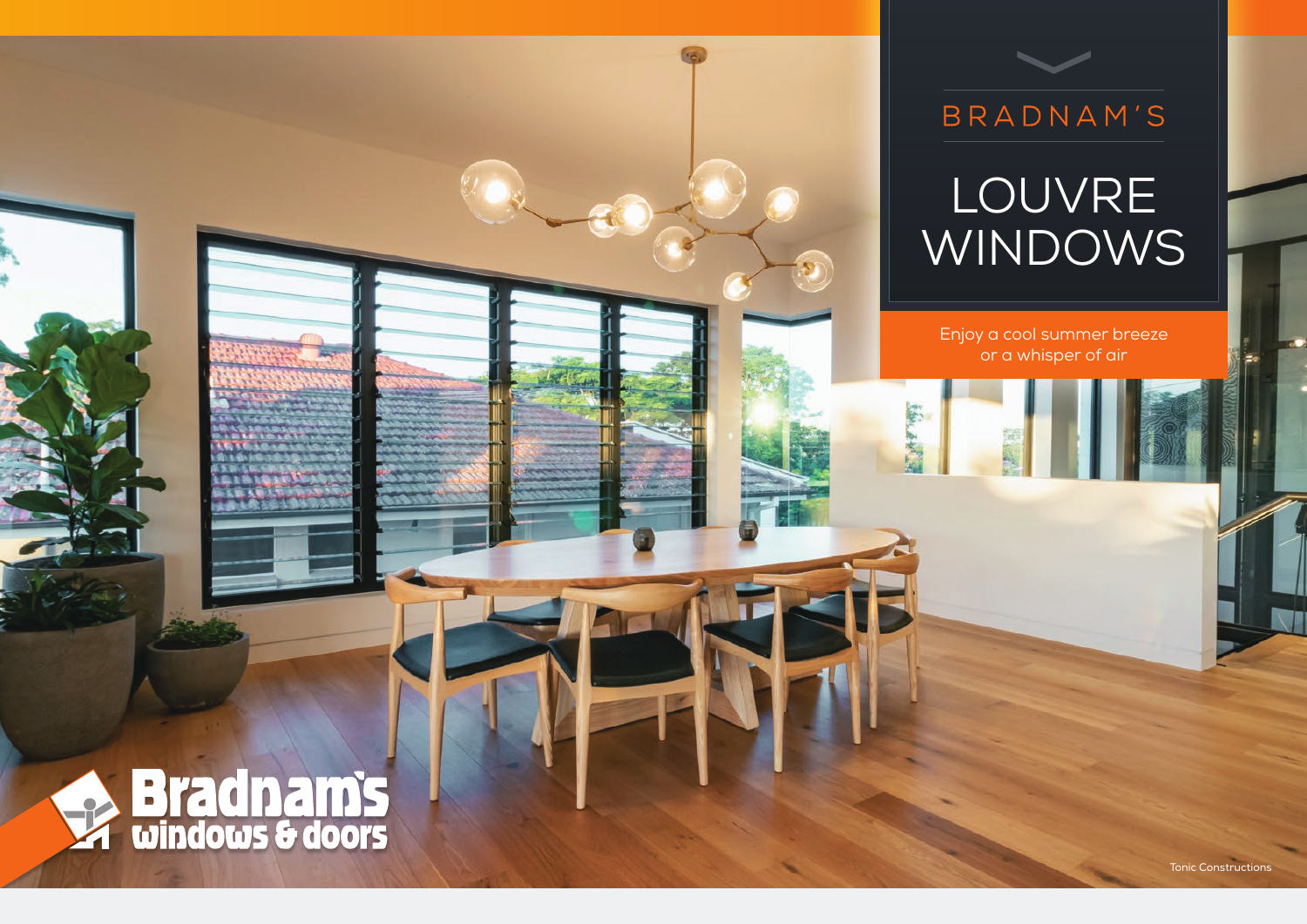# Signature Louvre Windows

When it comes to enjoying a breath of fresh air, our '**Signature**' **louvre windows** have got your back. A modern take on a golden oldie, our louvre windows are easy to clean and easy to operate. They can be locked in position and can be combined with insect or security screens for protection against unwanted visitors.



# Features & Benefits

### Lifestyle & Comfort

- Ergonomic, easy-to-use handle
- Wide openings invite fresh air into your home
- Ideal for secure ventilation when installed above doors (doors can be locked while louvres are left open)
- Can be used as a kitchen splashback to bring in more light and ventilation
- Both sides of blades can be cleaned from the inside of the house

#### **Optional**

- Wide range of screening solutions available
- Key lockable handle for extra security
- Keys can be 'keyed alike' with Bradnam's doors for convenience\*
- Openings can be restricted for upper storey windows
- Ring handle and map rod for opening louvres that are out of arm's reach

## Design & Aesthetic

- Stylish, modern handle
- Available in a range of lifestyle configurations
- Combine with fixed windows to create a feature wall
- Multiple blade options available including glass, timber and aluminium
- Architectural symmetry with other Bradnam's windows and doors

### Performance & Reliability

- Fully compliant with Australian Standards
- Protection against elements with high-quality window seals

#### **Optional**

- Bushfire rated certified up to BAL 40
- Suitable for cyclonic regions
- \* Excludes patio bolts and commercial hinged & pivot doors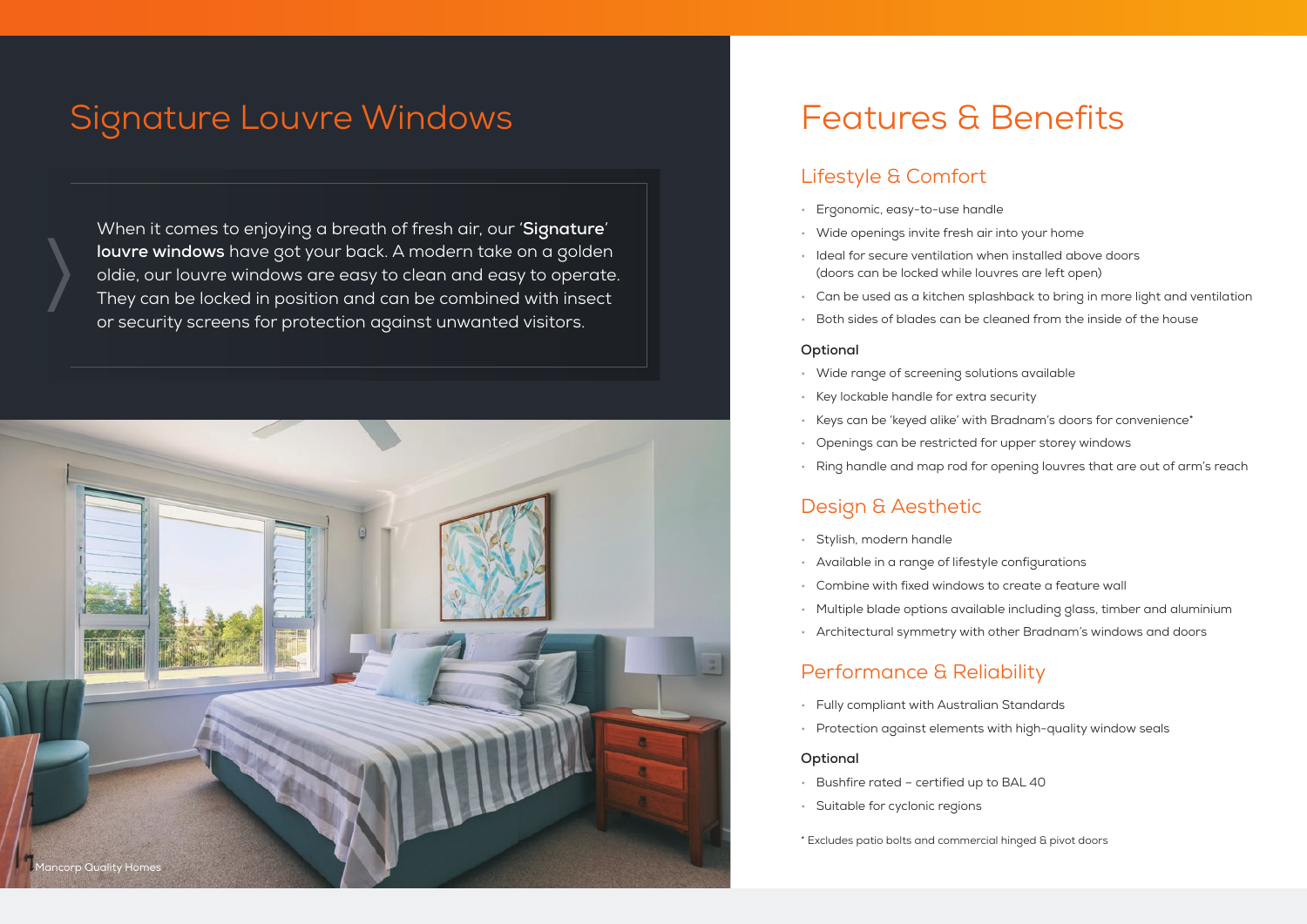# Performance Parameters

|                         | Signature     |
|-------------------------|---------------|
|                         |               |
| Frame size              | 125mm         |
| Maximum window height   | 3000mm        |
| Maximum window width    | 5430mm        |
| Maximum panel width     | 1000mm        |
| Maximum water rating    | 300Pa         |
| Maximum wind rating     | 4500Pa ULS    |
| Maximum glass thickness | 6mm           |
| Maximum acoustic rating | <b>Rw25</b>   |
| Maximum bushfire rating | <b>BAI 40</b> |
| Lowest U-value          | 45            |
|                         |               |

**Note:** Performance figures are independent of each other and subject to conditions. Contact a Bradnam's Windows & Doors representative to discuss your specific project requirements.

# Smart Solutions High Performance Windows and Doors

As the market leader in Australia for aluminium and glass building products, Bradnam's have developed its range of **Smart Solutions** to meet all high performance requirements.

## **Climate Control** Solution

# Solar Comfort™

#### Year-round Comfort

- Designed to reflect heat away in summer and keep heat inside during winter
- Enjoy the ideal temperature in your home all year round – cooler in summer, warmer in winter

#### Energy Reduction

- Keep power bills down by reducing the need for additional heating and cooling
- Help save the environment by consuming less energy

# **Specialty** Solution

## FlameShield™

Superior Bushfire Protection

• Meets Australian Standard AS3959:2009, which is aimed to reduce the risk of loss of life and property in bushfire prone areas